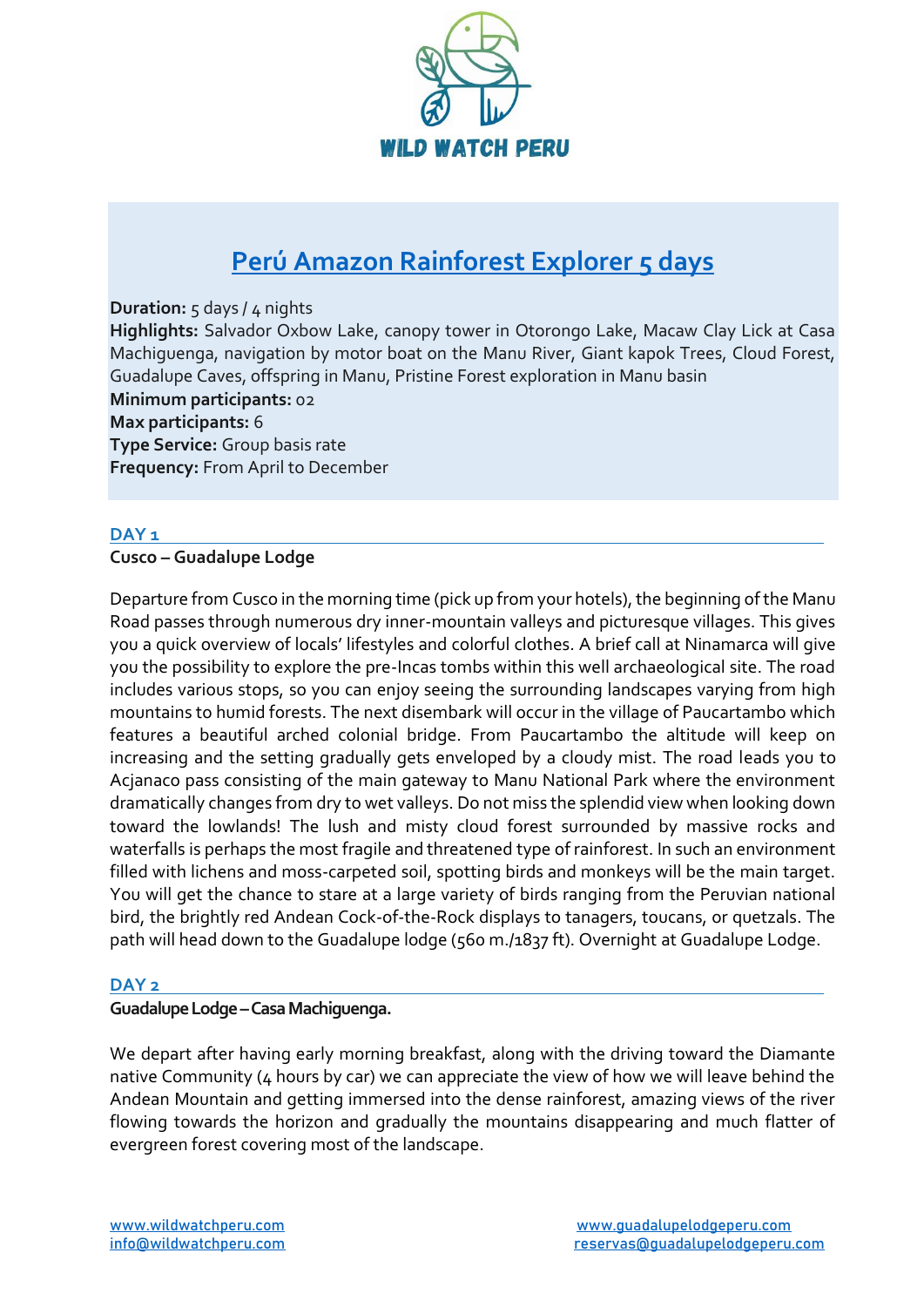

You will be able to observe myriads of colorful birds such as; macaws, parrots, toucans, caciques, oropendolas, this road section it's the newest transect across mature and pristine rainforest in the lower basin of the Alto Madre de Dios River, this travel route provides good chances to observe some interesting wildlife such as peccaries, monkeys that may wander along the road.

Once at Diamante native community, we embark on a motorboat and navigate down (30 minutes) the crystalline river of Madre de Dios. We will reach the confluence with the Manu River, we stop briefly at the Limonal ranger station for check-in then, we travel upriver we'll search diligently for any signs of Jaguar, still, only a slim chance but this river is perhaps the best location to find this magnificent mammal, just a few curves up the river the environment will change, there will be orders of magnitude more to look at, from hundred if not thousands of swallows and butterflies, every single sandbar being occupied by something interesting, we will keep a close watch for wildcats. In the mid-afternoon, we pass by the trailhead of the Otorongo Oxbow Lake, where we will be able to walk inside of pristine and to have an impression of how the forest looks like it by inside, there is a trail network that allows visiting a canopy tower that overlooks the Otorongo lake and few other wooden platforms to observe some aquatic wildlife and alligators. This forest section also harbors one of the largest kapok trees, visitors can walk nearby its root system to see its enormous size.

We continue navigating some additional 40 minutes to reach the Casa Matsigueka lodge which it´s set aside a short distance from the Rio Manu in the heart of Manu National Park and staying the following nights at this peaceful place with pristine surroundings. \* Night walks optional and depends of travelers' desires.

#### **DAY 3**

# **Casa Machiguenga(Salvador Oxbow Lake, Macaw Clay Lick, Night Walk)**

We will have the better part of our journey to enjoy the Manu´s Wilderness, on this morning you will explore the Salvador oxbow lake famous for its population of Giant Otters who usually breeds there, they can be seen at different times of the day, this gregarious and playful carnivorous spend a good deal of their time fishing or playing by any side of the lake or just taking a sunbath on their favorite dead logs. We'll have access to a floating catamaran (two large canoes connected by wooden planks) with chairs set up for bird and wildlife viewing (which makes paddling around the lake easily and comfortably. Apart from looking for the giant river otters, we'll have the chance for many of the lake edge species, including the fabulous Hoatzin, Agami, and herons, interesting raptors, colorful macaws Oropendolas and caciques, just floating around the lake will be one of the joys of the trip, large predators such as; Black caiman can be seen at the edge of the lake, this tour will take most of the morning time. (Please notice that the time to visit the Salvador lagoon on this day is subject to availability)

During the midday, we walk across a mature forest populated by the large & majestic Brazil nut trees following the main path we reach the Macaw Clay Lick which is also one of the highlights of the trip, the large and noisy Red and Green Macaws among a few parrots and parakeets gather all together and perch on a cliff and they can be observed eating some piece of clay.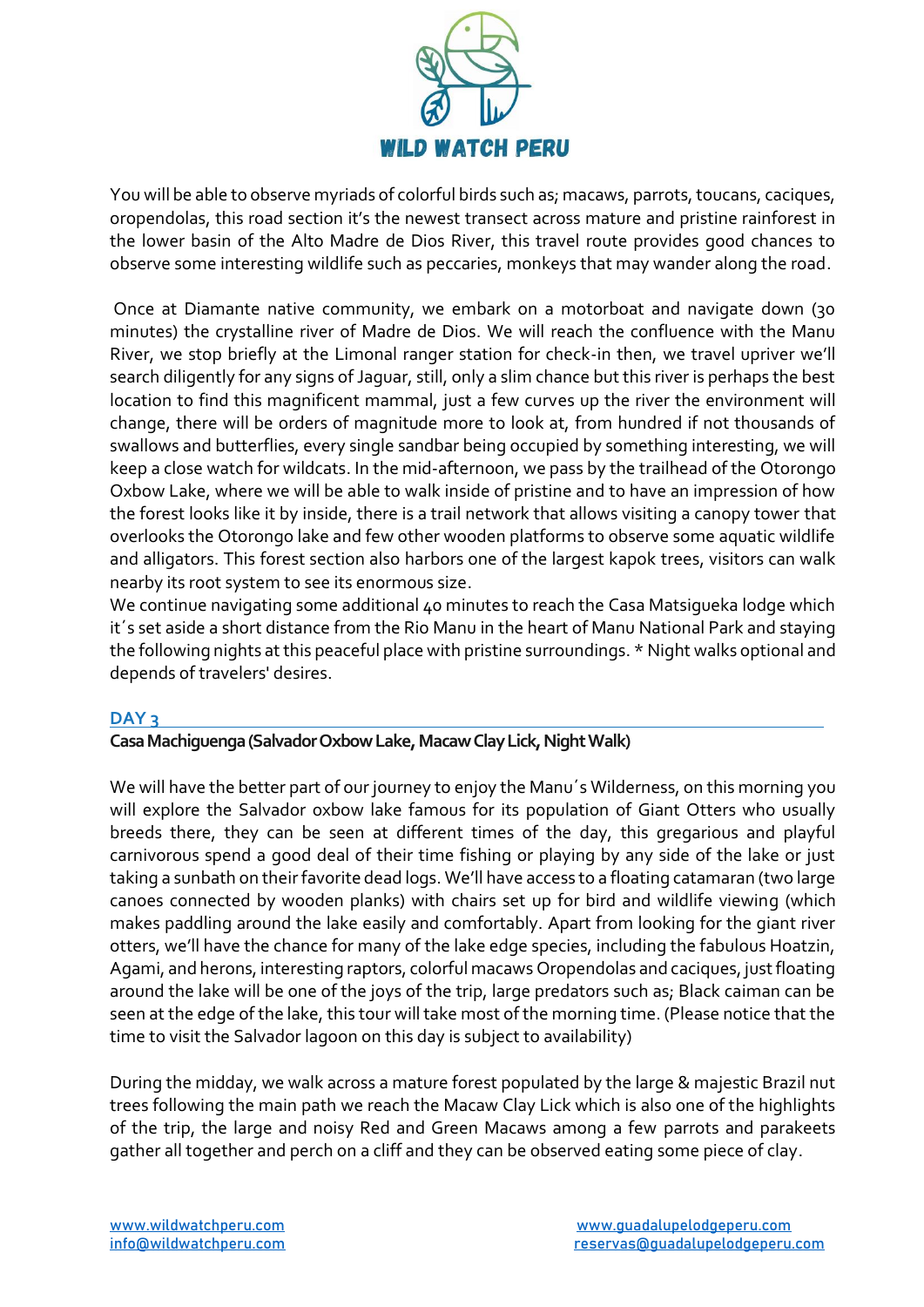

The forest around Salvador Lake and the lodge are some of the best Amazonian rainforests we have seen, and a nice network of trails allows us to leisurely stroll on flat trails the rest of the day. We will also search for more species of monkeys such as white-fronted capuchin, Pygmy Marmoset, Emperor Tamarins, Red Howler monkeys, and the large and charismatic black spider monkeys on the canopy trees. In fact, this is the forest section where visitors will be able to observe a large number of primates. Overnight at casa Machiguenga, \*the night walk is available on this day.

#### **DAY 4**

# **Casa Machiguenga–GuadalupeLodge**

This morning, the breakfast will be arranged on the boat to optimize our time so we'll board our river transport and begin the journey down the Rio Manu back to the Rio Madre de Dios. This will be another opportunity for catching the sunrise in the amazon rainforest while floating on the motorboat.

This boat journey traversing the rainforest provides chances to observe aquatic birds on the sandbars, side-necked turtles sunning on the logs, Caymans at the edge of the river, or even glimpses of the magnificent jaguar on the banks of the river.

After about 4 hours of motorboat drive, we will reach the confluence of the Manu and Madre de Dios River to turn the navigation upstream. We will boat up the fast-flowing braided and clear water for a short while. We reach the Diamante Native Community where our ground transport awaits us and will transport us to the Guadalupe Lodge.

#### **DAY 5**

#### **Guadalupe Lodge–Cusco**

Your morning walk along our garden to learn about some medicinal plants and tropical fruits and other interesting plantations, we can easily observe many colorful birds flying over, we enjoy our tasty breakfast and get ready to pack as you will soon start hitting the road again to Cusco. The way back offers some last impressing views of the exuberant cloud forest. Do not miss the splendid views while reaching the top of the impressive mountains and the encounter of these two geographical regions.

The arrival in Cusco should be around  $\mu$  pm. it would be depending on traffic conditions while driving towards the city center.

#### **Inclusions**

- Accommodation on double bed room on selected lodges
- Activities Listed in the Program
- All meals included (vegetarian, vegan mentioned in advance)
- Duffel Bags for Travelling Light
- Entrance tickets to Manu National Park (Reserved Zone)
- Free Storage Room in Cusco